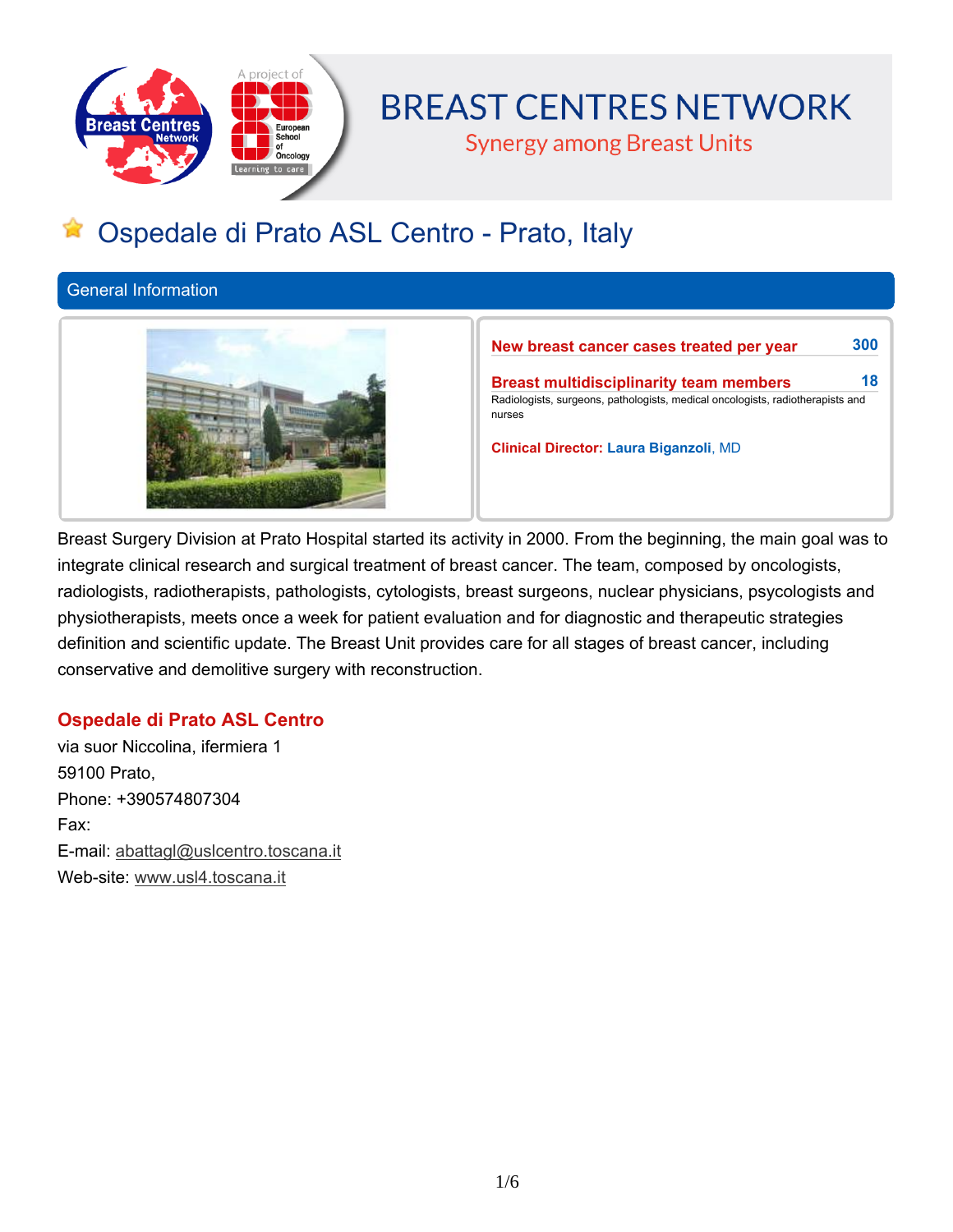Ospedale di Prato ASL Centro

# **Available services**

| Radiology<br>Breast Surgery<br>Reconstructive/Plastic Surgery<br>Pathology<br>Medical Oncology<br>Radiotherapy                                                                                                            |                        | Nuclear Medicine<br>$\blacktriangleright$ Rehabilitation<br>Genetic Counselling<br>Data Management<br>Psycho-oncology<br>Breast Nurses                                                                                                                                                                                                                                                                                                         | Social Workers<br>Mutritional Counselling<br>Survivorship Groups<br>Sexual Health Counselling<br>Supportive and Palliative Care<br>Integrative Medicine                                                                                                                                                                                 |
|---------------------------------------------------------------------------------------------------------------------------------------------------------------------------------------------------------------------------|------------------------|------------------------------------------------------------------------------------------------------------------------------------------------------------------------------------------------------------------------------------------------------------------------------------------------------------------------------------------------------------------------------------------------------------------------------------------------|-----------------------------------------------------------------------------------------------------------------------------------------------------------------------------------------------------------------------------------------------------------------------------------------------------------------------------------------|
| Radiology                                                                                                                                                                                                                 |                        |                                                                                                                                                                                                                                                                                                                                                                                                                                                |                                                                                                                                                                                                                                                                                                                                         |
| Dedicated Radiologists<br>Mammograms per year<br>Breast radiographers<br>Screening program<br>Verification for<br>non-palpable breast lesions<br>on specimen<br>Axillary US/US-guided<br><b>FNAB</b><br>Clinical Research | $\mathfrak{p}$<br>9500 | <b>Available imaging equipment</b><br>Mammography<br>Ultrasound<br>Magnetic Resonance Imaging (MRI)<br><b>Available work-up imaging</b><br>equipment<br>Computer Tomography<br>Ultrasound<br>Magnetic Resonance Imaging (MRI)<br>PET/CT scan<br><b>Primary technique for localizing</b><br>non-palpable lesions<br>$\Box$ Hook-wire (or needle localization)<br>Charcoal marking/tattooing<br>ROLL: radio-quided occult lesion<br>localization | Available breast tissue sampling<br>equipment<br>Stereotactic Biopsy (Mammography<br>quided)<br>Core Biopsy (Tru-cut)<br>Vacuum assisted biopsy<br>Ultrasound-guided biopsy<br>Fine-needle aspiration biopsy<br>(FNAB, cytology)<br>Core Biopsy<br>Vacuum assisted biopsy<br>MRI-quided biopsy<br>Core Biopsy<br>Vacuum assisted biopsy |

# **Breast Surgery**

 $\overline{\phantom{a}}$ 

| New operated cases per year (benign and malignant) | 600 |
|----------------------------------------------------|-----|
| Dedicated Breast Surgeons                          | 3   |
| Surgeons with more than 50 surgeries per year      | 3   |
| Breast Surgery beds                                | 6   |
| Breast Nurse specialists                           | 4   |
| Outpatient surgery                                 |     |
| Intra-operative evaluation of sentinel node        |     |
| Reconstruction performed by Breast Surgeons        |     |
| <b>Clinical Research</b>                           |     |

#### **Primary technique for staging the axilla**

- **Axillary lymph node dissection**
- **Sentinel lymph node biopsy:**
- **Blue dye technique**
- **Radio-tracer technique**
- **Blue dye + Radio-tracer**
- **Axillary sampling**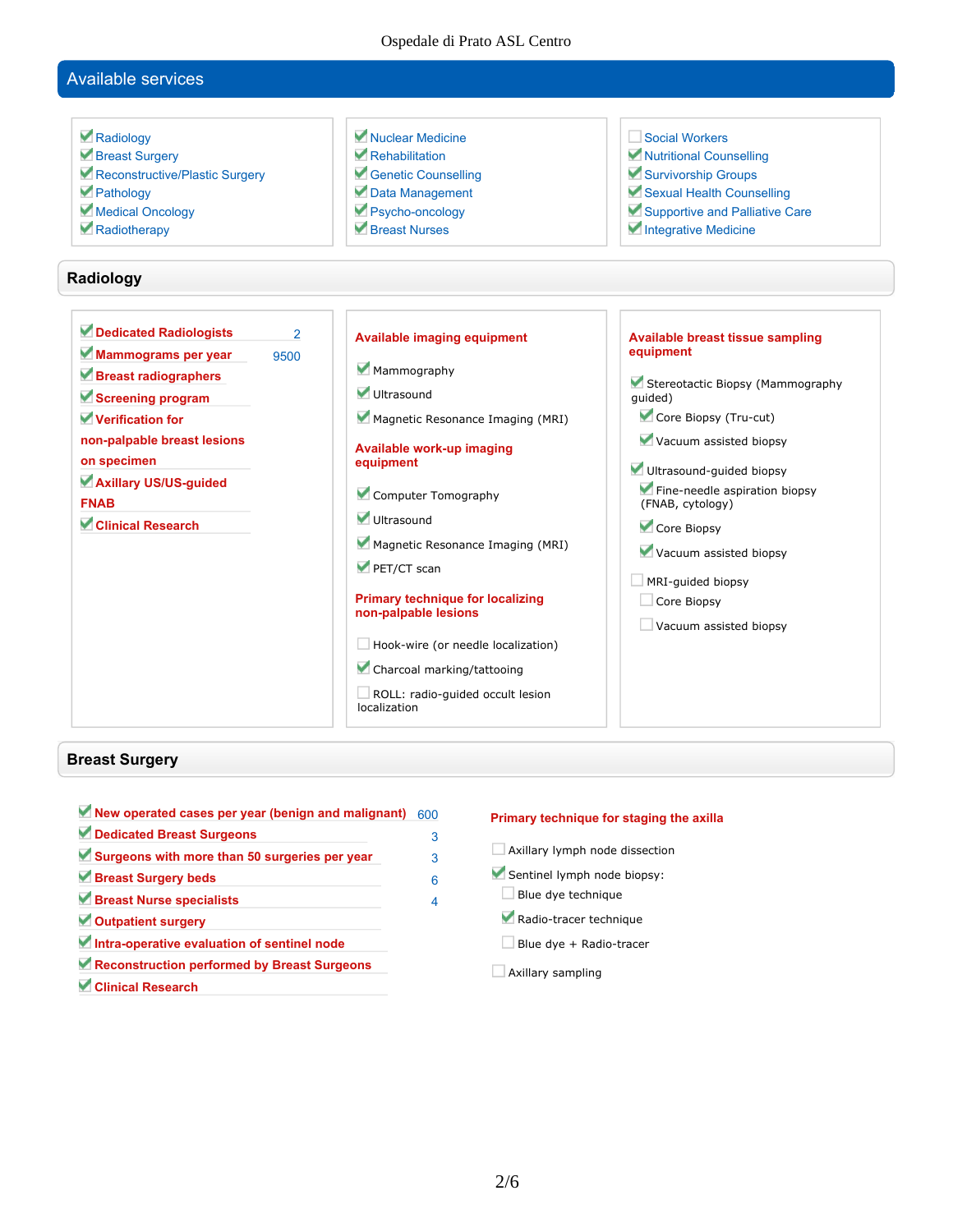| <b>Reconstructive/Plastic Surgery</b> |  |                                                                   |
|---------------------------------------|--|-------------------------------------------------------------------|
| Reconstructive/Plastic surgeons       |  | Type of breast reconstructive surgery available                   |
| Immediate Reconstruction available    |  | Remodelling after breast-conserving surgery                       |
|                                       |  | Reconstruction after mastectomy:                                  |
|                                       |  | Two-stage reconstruction (tissue expander followed by<br>implant) |
|                                       |  | One-stage reconstruction                                          |
|                                       |  | Autogenous tissue flap                                            |
|                                       |  | Latissimus dorsi flap                                             |
|                                       |  | $\Box$ Transverse rectus abdominis (TRAM)                         |
|                                       |  | $\Box$ Free-flaps (free TRAM, DIEP, SIEA, gluteal, etc.)          |
|                                       |  | Surgery on the contralateral breast for symmetry                  |

# **Pathology**

| Dedicated Breast Pathologists      | Other special studies available                          |
|------------------------------------|----------------------------------------------------------|
| <b>Available studies</b>           | Fluorescence in-situ Hybridization for HER-2 gene (FISH) |
| Cytology                           | $\Box$ Oncotype Dx (21-gene assay)                       |
| Haematoxylin & eosin section (H&E) | MammaPrint (70-gene microarray)                          |
| Surgical specimen                  | Prediction Analysis of Microarray 50-gene set (PAM 50)   |
| Sentinel node<br>Core biopsy       | Parameters included in the final pathology report        |
| Frozen section (FS)                | Pathology stage (pT and pN)                              |
| Surgical specimen                  | Tumour size (invasive component in mm)                   |
| Sentinel node                      | Histologic type                                          |
| Immunohistochemistry stain (IHC)   | Tumor grade                                              |
| Estrogen receptors                 | ER/PR receptor status                                    |
| Progesterone receptors             | HER-2/neu receptor status                                |
| $HER-2$                            | Peritumoural/Lymphovascular invasion                     |
| $\blacktriangleright$ Ki-67        | Margin status                                            |
|                                    |                                                          |

# **Medical Oncology**

| Dedicated Breast Medical Oncologists |  |
|--------------------------------------|--|
| Outpatient systemic therapy          |  |
| <b>Clinical Research</b>             |  |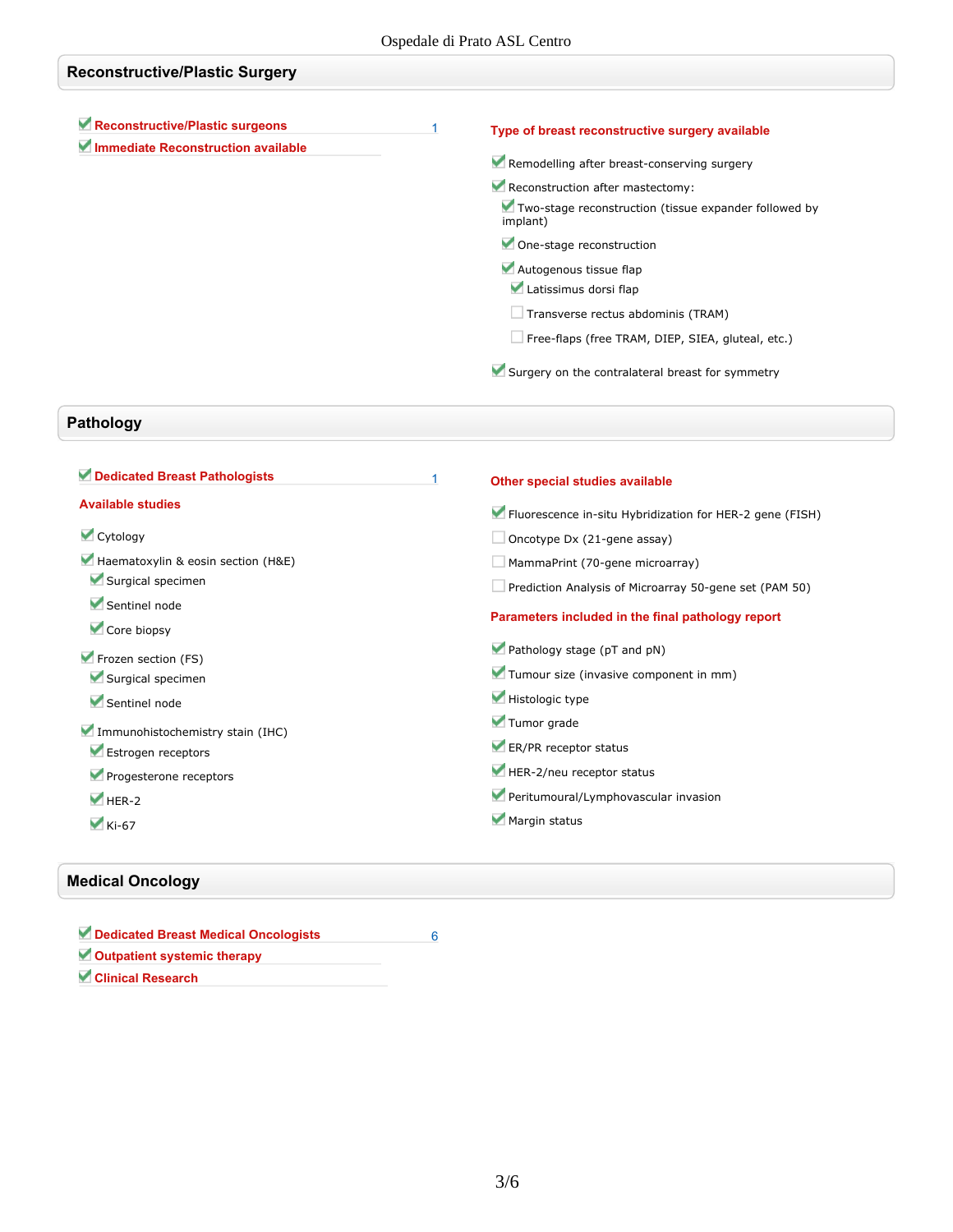# **Radiotherapy**

#### **Dedicated Radiation Oncologists**

**Clinical Research**

#### **Available techniques after breast-conserving surgery (including experimental)**

**Whole-Breast RT (WBRT)**

- **Partial breast irradiation (PBI): External beam PBI**
	-
- **Interstitial brachytherapy**

**Targeted brachytherapy (MammoSite, SAVI applicator, other devices)**

**Intra-operative RT (IORT)**

## **Multidisciplinary Meeting (MDM) / Tumour Board (TB)**

| Specialties/services participating in MDM/TB |
|----------------------------------------------|
| Radiology                                    |
| Breast Surgery                               |
| Reconstructive/Plastic Surgery               |
| Pathology                                    |
| Medical Oncology                             |
| Radiotherapy                                 |
| Genetic Counselling                          |
| Breast Nurse Service                         |
| $\Box$ Psycho-oncology                       |
| Data manager                                 |
|                                              |

#### **Further Services and Facilities**

#### **Nuclear Medicine**

#### **Lymphoscintigraphy**

- **Bone scan**
- **Positron Emission Tomography (PET)**
- **PET/CT scan**

#### **Rehabilitation**

- **Prosthesis service**
- **Physiotherapy**
- **Lymph-oedema treatment**

#### **Genetic Counselling**

| Specialist Providing Genetic Counselling/Risk assessment<br>service: |
|----------------------------------------------------------------------|
| Dedicated Clinical Geneticist                                        |
| <b>Medical Oncologist</b>                                            |
| <b>Breast Surgeon</b>                                                |
| General Surgeon                                                      |
| Gynaecologist                                                        |
| Genetic Testing available                                            |
| Surveillance program for high-risk women                             |
| <b>Data Management</b>                                               |
| $-1$                                                                 |

- **Database used for clinical information**
- **Data manager available**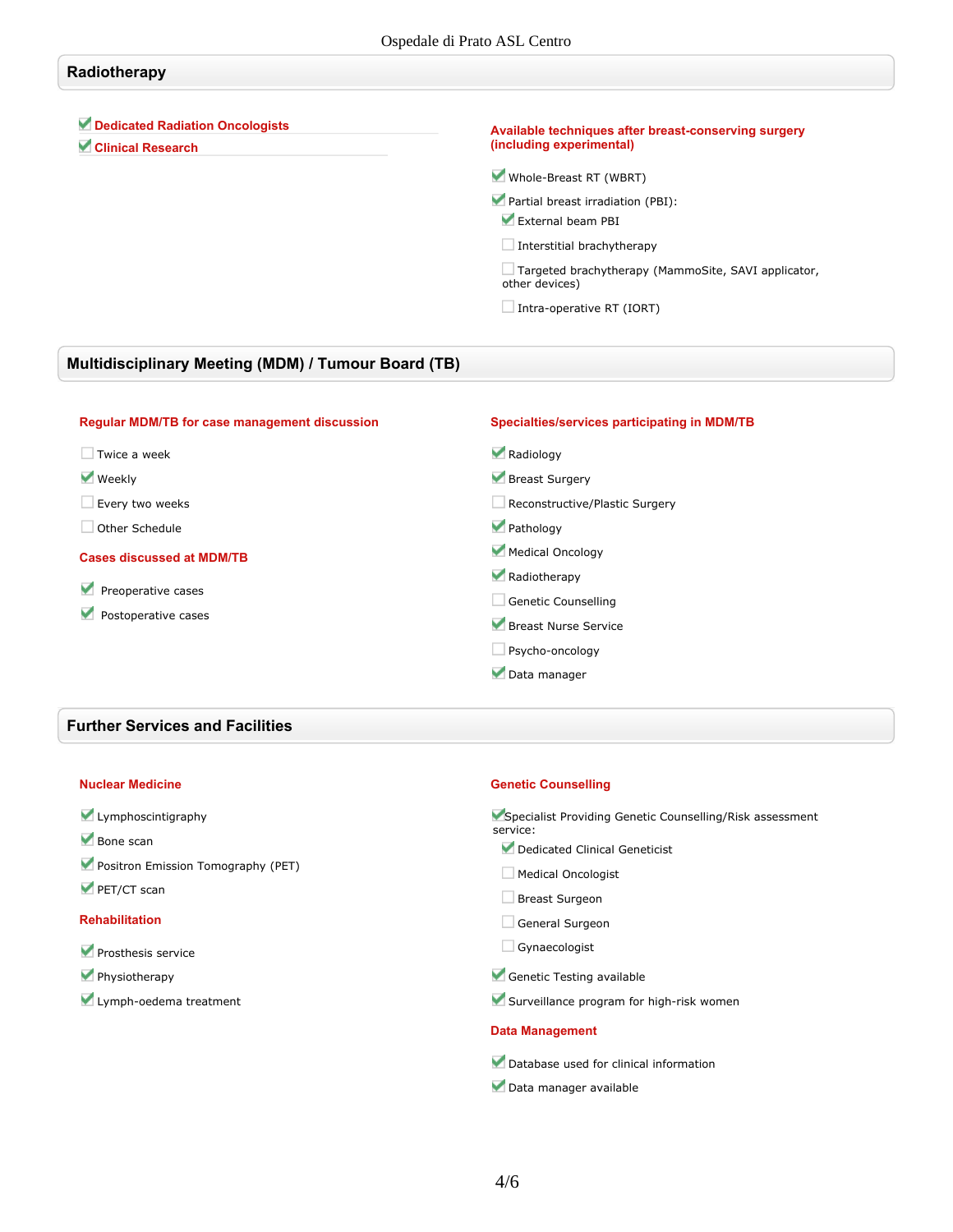# Ospedale di Prato ASL Centro

| <b>Contact details</b>        |                           |                                 |                |
|-------------------------------|---------------------------|---------------------------------|----------------|
| <b>Clinical Director</b>      |                           |                                 |                |
| Laura Biganzoli, MD           | <b>Medical Oncologist</b> | lbiganzoli@uslcentro.toscana.it | +390574802520  |
| Radiology                     |                           |                                 |                |
| Anna Cruciani, MD             | <b>Breast Radiologist</b> | acruciani@uslcentro.toscana.it  | +390574805054  |
| <b>Breast Surgery</b>         |                           |                                 |                |
| Gloria Picchi, MD             | <b>Breast Surgeon</b>     | Gpicchi@uslcentro.toscana.it    | +390574805054  |
| <b>Reconstructive Surgery</b> |                           |                                 |                |
| Gloria Picchi, MD             | <b>Breast Surgeon</b>     | Gpicchi@uslcentro.toscana.it    | +390574805054  |
| <b>Pathology</b>              |                           |                                 |                |
| Maria Caterina Truglia, PhD   | <b>Breast Patologist</b>  | mtruglia@uslcentro.toscana.it   |                |
| <b>Medical Oncology</b>       |                           |                                 |                |
| Angelo Di Leo, OCN            | Director of Oncology Dpt. | adileo@uslcentro.toscana.it     | +390574802520  |
| Radiotherapy                  |                           |                                 |                |
| Salvino Marzano, RT           | Radiotherapist            | radioterapia@usl4.toscana.it    | +3905744891330 |